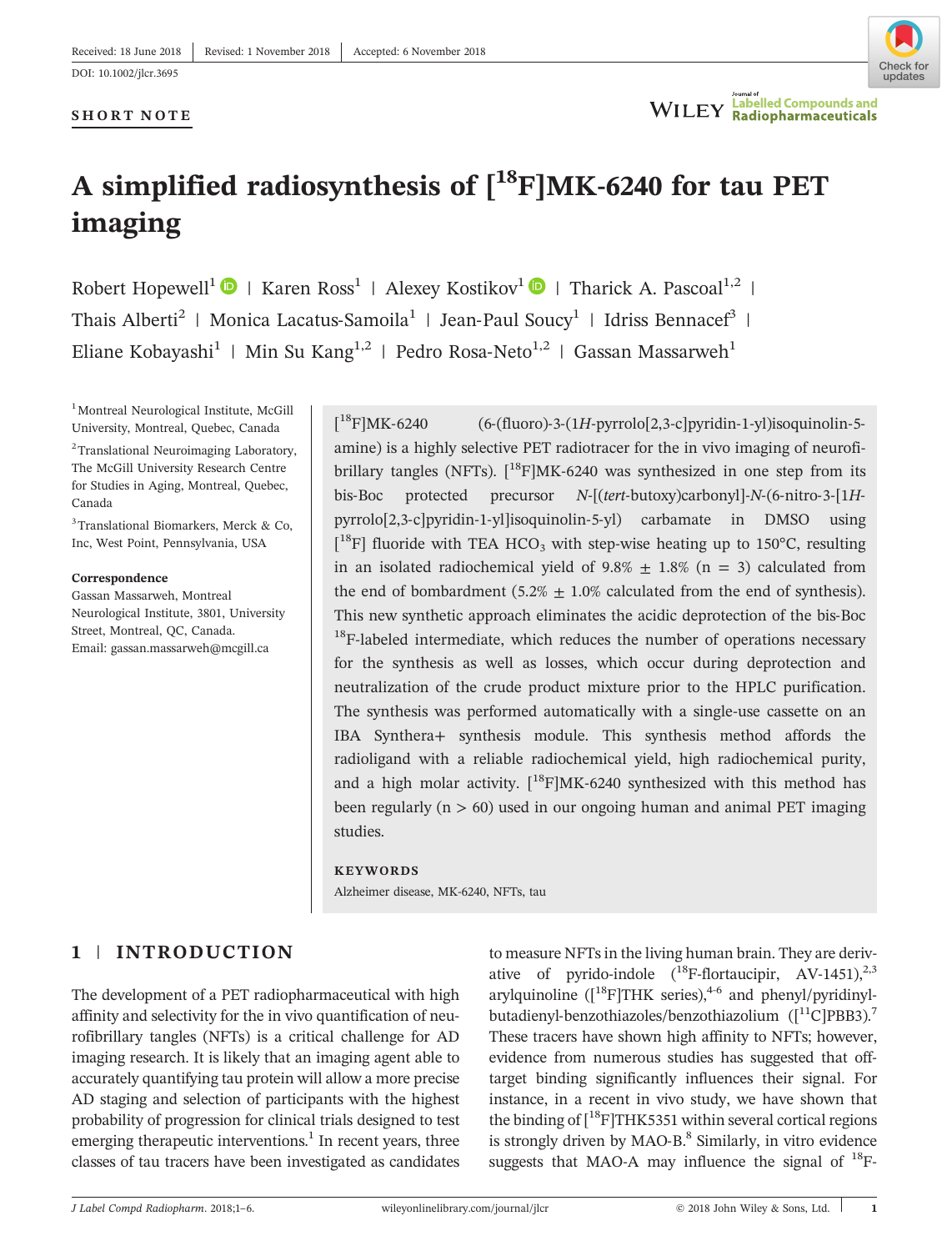# **2**  $\frac{1}{2}$  HOPEWELL ET AL.<br>**2 WILEY Radiopharmaceuticals**

flortaucipir.<sup>9</sup> In addition, most of these tracers have shown high uptake in the striatum, which is not a region where histopathological studies indicate a high density of tangles in Addition, most of these tracers have shown<br>high uptake in the striatum, which is not a region where<br>histopathological studies indicate a high density of tangles<br>in AD.<sup>10</sup> Therefore, an NFT imaging agent with low offtarget uptake remains an important need to the AD research field. 18F). Therefore, an NFT imaging agent with low on-<br>18 uptake remains an important need to the AD<br>18F]MK-6240, a novel pyrrolopyridinyl isoquinoline

 $[{}^{18}F]MK-6240$ , a novel pyrrolopyridinyl isoquinoline amine derivative, has shown high affinity to NFTs, research held.<br>
[<sup>18</sup>F]MK-6240, a novel pyrrolopyridinyl isoquinoline<br>
amine derivative, has shown high affinity to NFTs,<br>
reduced off-target binding, fast brain penetration and r FJMK-0240, a nover pyrrolopyriumyr isoquinome<br>amine derivative, has shown high affinity to NFTs,<br>reduced off-target binding, fast brain penetration and<br>kinetics, and absence of brain-permeable metabolites.<sup>9</sup> annie derivative, has shown high anniny to NFTs,<br>reduced off-target binding, fast brain penetration and<br>kinetics, and absence of brain-permeable metabolites.<sup>9</sup><br>Therefore, [<sup>18</sup>F]MK-6240 has emerged as a promising reduced on-target binding, tast brain penetration and<br>kinetics, and absence of brain-permeable metabolites.<sup>9</sup><br>Therefore, [<sup>18</sup>F]MK-6240 has emerged as a promising<br>new generation tau-imaging agent for the quantification of NFTs load in the human brain. Two synthesis methods have been published recently for the preparation of  $[^{18}F]$ mew generation tau-imaging agent for the quantification<br>of NFTs load in the human brain. Two synthesis methods<br>have been published recently for the preparation of  $[^{18}F]$ <br>MK-6240 use either microwave-assisted heating<sup>11</sup> standard thermal heating<sup>12</sup> with potassium cryptand [<sup>18</sup>F] fluoride (K[<sup>18</sup>F]F-K<sub>222</sub> complex) as the fluorination<br>agent followed by a Boc-deprotection step using TFA or Fluoride Technique (Kender of the preparation of  $\Gamma$  F<br>MK-6240 use either microwave-assisted heating<sup>11</sup> or<br>tandard thermal heating<sup>12</sup> with potassium cryptand<br><sup>18</sup>F] fluoride (K[<sup>18</sup>F]F-K<sub>222</sub> complex) as the fluorinati MK-6240 use emer inicrowave-assisted heating or<br>standard thermal heating<sup>12</sup> with potassium cryptand<br> $\binom{1^8F}{2^8F}$  fluoride (K[<sup>18</sup>F]F-K<sub>222</sub> complex) as the fluorination<br>agent followed by a Boc-deprotection step using other strong acids to yield the final product.

In the original description of the synthesis of  $[^{18}F]$ MK‐6240, although the radiochemical yield was not reported, it was sufficient for the investigators to scan rhesus monkeys.<sup>11</sup> Using similar chemistry, Collier et al reported an automated synthesis compliant with current good manufacturing practices with a final radiochemical yield of 7.5  $\pm$  1.9% (n = 3) and molar activity of 6.0  $\pm$  1.8 Ci/ $\mu$ mol.<sup>12</sup> Using methodology equivalent to these syntheses, we were not able to achieve a radiochemical yield of 2.6 GBq or greater, which we require to b.0  $\pm$  1.8 Cl/ $\mu$ mol. Using memodology equivalent to these syntheses, we were not able to achieve a radio-<br>chemical yield of 2.6 GBq or greater, which we require<br>to perform scans of multiple (4-5) human subjects usi  $[{}^{18}F]$ MK-6240 from a single production batch at our facilthese syntheses, we were not able to achieve a radio-<br>
hemical yield of 2.6 GBq or greater, which we require<br>
o perform scans of multiple (4-5) human subjects using<br>
<sup>18</sup>F]MK-6240 from a single production batch at our faci ity. Despite considerable effort to implement the synthesis at our facility using potassium cryptand  $\left[{}^{18}F\right]$ fluoride with an acid deprotection step, we were not able to reproduce the yield reported by Collier et al. Under these conditions, we observed significant  $[$ <sup>18</sup>F]fluoride intuoride with an acid deprotection step, we were not able<br>to reproduce the yield reported by Collier et al. Under<br>these conditions, we observed significant  $[^{18}F]$ fluoride<br>incorporation (10%-20% as monitored by r-TLC); ever, the isolated yield we obtained was not satisfactory, suggesting that losses from the final deprotection and purification were significant. By utilizing thermal deprotection of the Boc protection groups with a different suggesting that losses from the final deprotection and<br>purification were significant. By utilizing thermal<br>deprotection of the Boc protection groups with a different<br>phase-transfer catalyst/base combination, we have been able to achieve final radiochemical yields of 3.0 to 4.4 GBq.

Herein, we report the cGMP compliant automated Figure to achieve final radiochemical yields of  $5.0\%$  to<br>4.4 GBq.<br>Fierein, we report the cGMP compliant automated<br>radiochemical synthesis of  $[^{18}F]MK-6240$  with complete quality control specifications. This simplified synthesis merem, we report the complete radiochemical synthesis of  $[{}^{18}F]MK-6240$  with complete quality control specifications. This simplified synthesis uses di-Boc-protected nitro precursor with tetraethylammonium hydrogen carbonate (TEA  $HCO<sub>3</sub>$ ) as the fluorination complexing agent. Inspired by the uses di-Boc-protected nitro precursor with<br>tetraethylammonium hydrogen carbonate (TEA HCO<sub>3</sub>)<br>as the fluorination complexing agent. Inspired by the<br>concise radiosynthesis of <sup>18</sup>F-flortaucipir (AV1451, T807) described by Shoup et  $al<sub>1</sub><sup>13</sup>$  we sought to similarly perform  $\begin{bmatrix} 18F \end{bmatrix}$  fluoride incorporation concurrent to Boc deprotection by using an elevated reaction temperature under mildly basic conditions. By utilizing thermal deprotection, the final product was obtained in one step without the addition of a deprotection agent, streamlining the automation of the synthesis. This method offers a simpler alternative to the originally published method, that at our facility provided higher streamning the automation of the syn<br>method offers a simpler alternative to the<br>published method, that at our facility pro-<br>and more consistent yields of  $[^{18}F]MK-6240$ .

# **2** | **MATERIALS AND METHODS**

#### **2.1** | **Chemicals and reagents**

The standard compound 6‐(fluoro)‐3‐(1*H*‐pyrrolo[2,3‐c] **2.1 Chemicals and reagents**<br>The standard compound 6-(fluoro)-3-(1*H*-pyrrolo[2,3-c]<br>pyridin-1-yl)isoquinolin-5-amine ([<sup>19</sup>F]MK-6240) and the The standard compound 6-(fluoro)-3-(1*H*-pyrrolo[2,3-c]<br>pyridin-1-yl)isoquinolin-5-amine ([<sup>19</sup>F]MK-6240) and the<br>precursor *N*-[(tert-butoxy)carbonyl]-*N*-(6-nitro-3-[1*H*pyridin-1-yl)isoquinolin-5-amine ([<sup>19</sup>F]MK-6240) and the<br>precursor M-[(tert-butoxy)carbonyl]-N-(6-nitro-3-[1*H*-<br>pyrrolo[2,3-c]pyridin-1-yl]isoquinolin-5-yl) carbamate (1) were prepared by Merck Research Laboratories. All other chemicals and reagents were obtained from commercial vendors and were used as received without further purification.

# **2.2** <sup>|</sup> **Automated synthesis of [18F]MK‐<sup>6240</sup>**

[<sup>18</sup>F] Fluoride was produced via the <sup>18</sup>O(p,n)<sup>18</sup>F reaction in a Nitra XL liquid target in an IBA 18/9 Cyclone [<sup>18</sup>F] Fluoride was produced via the <sup>18</sup>O(p,n)<sup>18</sup>F reaction<br>in a Nitra XL liquid target in an IBA 18/9 Cyclone<br>Cyclotron. The target containing <sup>18</sup>O-water was irradiated for 45 minutes with a 60 μA beam of 18 MeV protons, to produce up to 130 GBq of  $\binom{18}{1}$  fluoride. At the end of irradiation, the  $\binom{18}{1}$  fluoride was transferred with helium gas to an IBA Synthera+ synthesis module. The synthesis was performed automatically using the following operations sequentially with numerical references to the schematic diagram in Figure 1:

- 1.  $[$ <sup>18</sup>F] fluoride was delivered through V05 to a OMA solid‐phase extraction (SPE) ion exchange cartridge (Waters; conditioned with 10 mL of  $H_2O$  for irrigation), separating it from the target water that was collected in the recovery vial for recycling.
- 2. The  $[18F]$  fluoride was eluted from the cartridge using 1.5 mL of a solution (15 mg TEA HCO<sub>3</sub>, 150  $\mu$ L H<sub>2</sub>O for irrigation, and 1.35 mL acetonitrile), through V06 into the reaction vial.
- 3. The solution was then evaporated to dryness with acetonitrile at a temperature of 95°C, a stream of nitrogen, and reduced pressure provided by the vacuum.
- 4. After 15 minutes, the reactor was cooled, and a solution of 1 mg of MK‐6240 precursor (**1**) in 1 mL DMSO was added to the reactor and was heated stepwise: 90°C, 110°C, and 120°C for 3 minutes each step and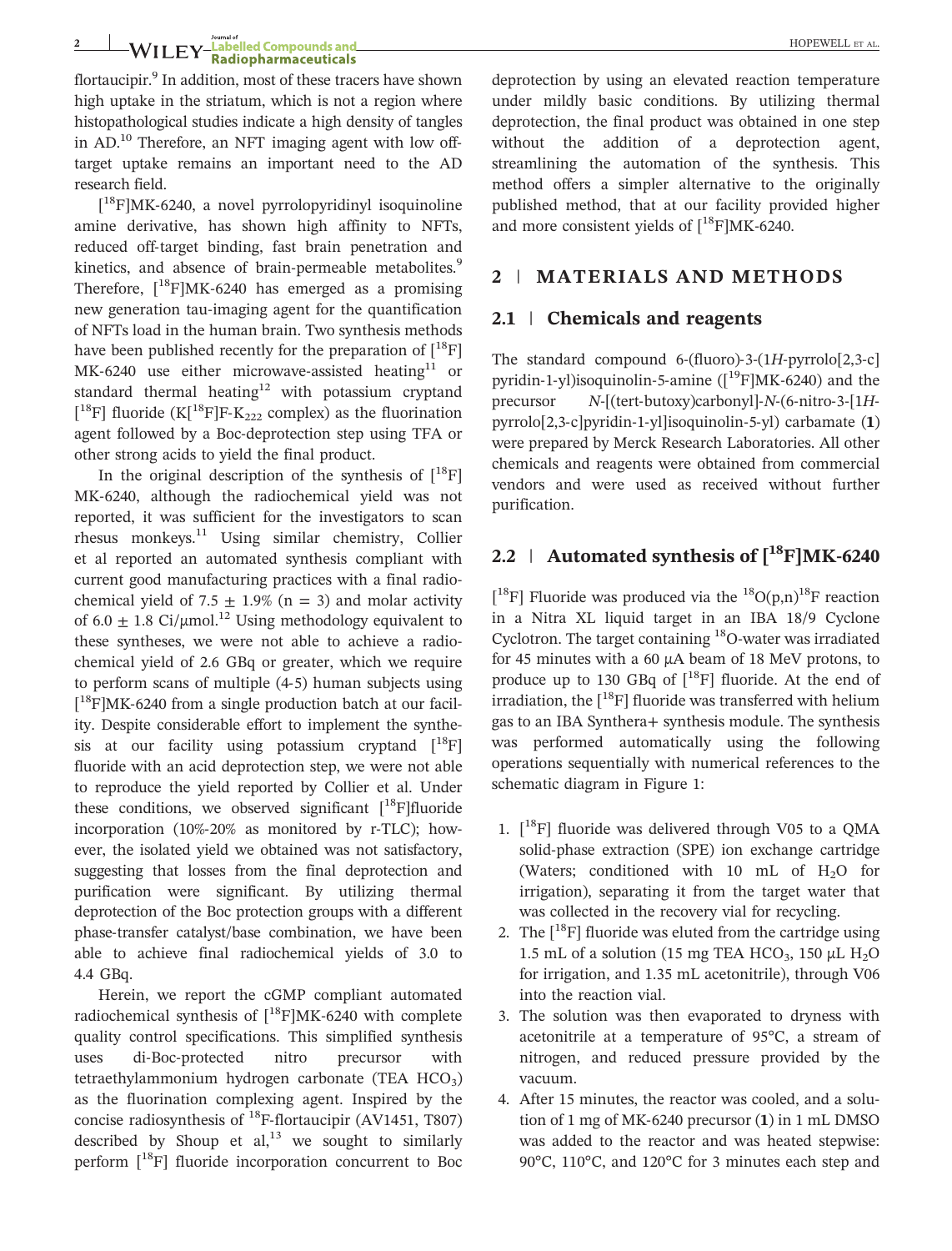



**SCHEME 1** Concerted [ 18F]fluorination/deprotection radiosynthesis of  $[{}^{18}F]MK-6240$ 

finally at 150°C for 20 minutes (Scheme 1). Both Boc groups are cleaved during heating, being fully removed after 20 minutes, providing the final product  $[$ <sup>18</sup>F]MK-6240. many at 150<br>proups are compoved after<br><sup>18</sup>F]MK-6240. groups are creaved during heating, being luny<br>removed after 20 minutes, providing the final product<br> $[^{18}F]MK-6240$ .<br>5. The reactor was then cooled to 70°C, and 1.5-mL

- HPLC eluent (20mM sodium phosphate/ $CH<sub>3</sub>CN$ , 78/22) was added.
- 6. This mixture was transferred into the injector loop of the HPLC system and was purified on a Luna 10  $\mu$ m  $C18$  250  $\times$  10 mm HPLC column (Phenomenex Inc) with a flow of 5 mL/min of the HPLC eluent (20mM sodium phosphate/CH<sub>3</sub>CN, 78/22). The desired product eluted at a retention time of 22 to 24 minutes. Under these conditions, the precursor (**1**) has a retention time of 37 minutes, although none was detected. Unlabeled precursor that is deprotected has a retention time greater than 60 minutes and is eluted during postsynthesis column cleaning.
- 7. The product peak was collected in a 30‐mL syringe containing 15 mL of water and 25 μL of ascorbic acid solution (25%; Sandoz). This solution was passed through a

**18FJMK-6240**<br>Sep-Pak Light C18 cartridge (Waters) and the [<sup>18</sup>F]MK-6240 that was retained on the C18 cartridge was washed with additional 10 mL of water (Figure 2).

- 8. The product was then eluted from the cartridge oz40 that was retained on the C18 carthdge was<br>washed with additional 10 mL of water (Figure 2).<br>The product was then eluted from the cartridge<br>through a 0.20-μm Millex - LG sterile filter (EMD Millipore) into the final product vial with 0.5 mL of USP ethanol followed by 9.5 mL of USP sodium chloride for injection (0.9%) containing 25 μL of ascorbic acid solution (25%; Sandoz) to yield  $[^{18}F]$ USP ethanol followed by 9.5 fill of U.<br>chloride for injection (0.9%) containing<br>ascorbic acid solution (25%; Sandoz) to<br>MK-6240 formulated for human injection.
- 9. This solution was subjected to quality control analysis to determine the radiochemical purity and MK-0240 formulated for human injection.<br>This solution was subjected to quality control<br>analysis to determine the radiochemical purity and<br>identity, half-life, pH, chemical purity, residual solvents, and molar activity of the final tracer formulation (see Table 2).

The radiochemical identity and purity of the final tion (see Table 2).<br>
The radiochemical identity and purity of the final<br>  $[^{18}F]MK-6240$  was determined using an Agilent 1200 The radiochemical identity and purity of the final  $[^{18}F]MK-6240$  was determined using an Agilent 1200 series HPLC equipped with an in-line UV and radioactive detector (Raytest). The HPLC system consisted of an L FJMK-6240 was determined using an Agnent 1200<br>series HPLC equipped with an in-line UV and radioactive<br>detector (Raytest). The HPLC system consisted of an<br>analytical HPLC column: Prodigy 5 μm ODS-3 100 Å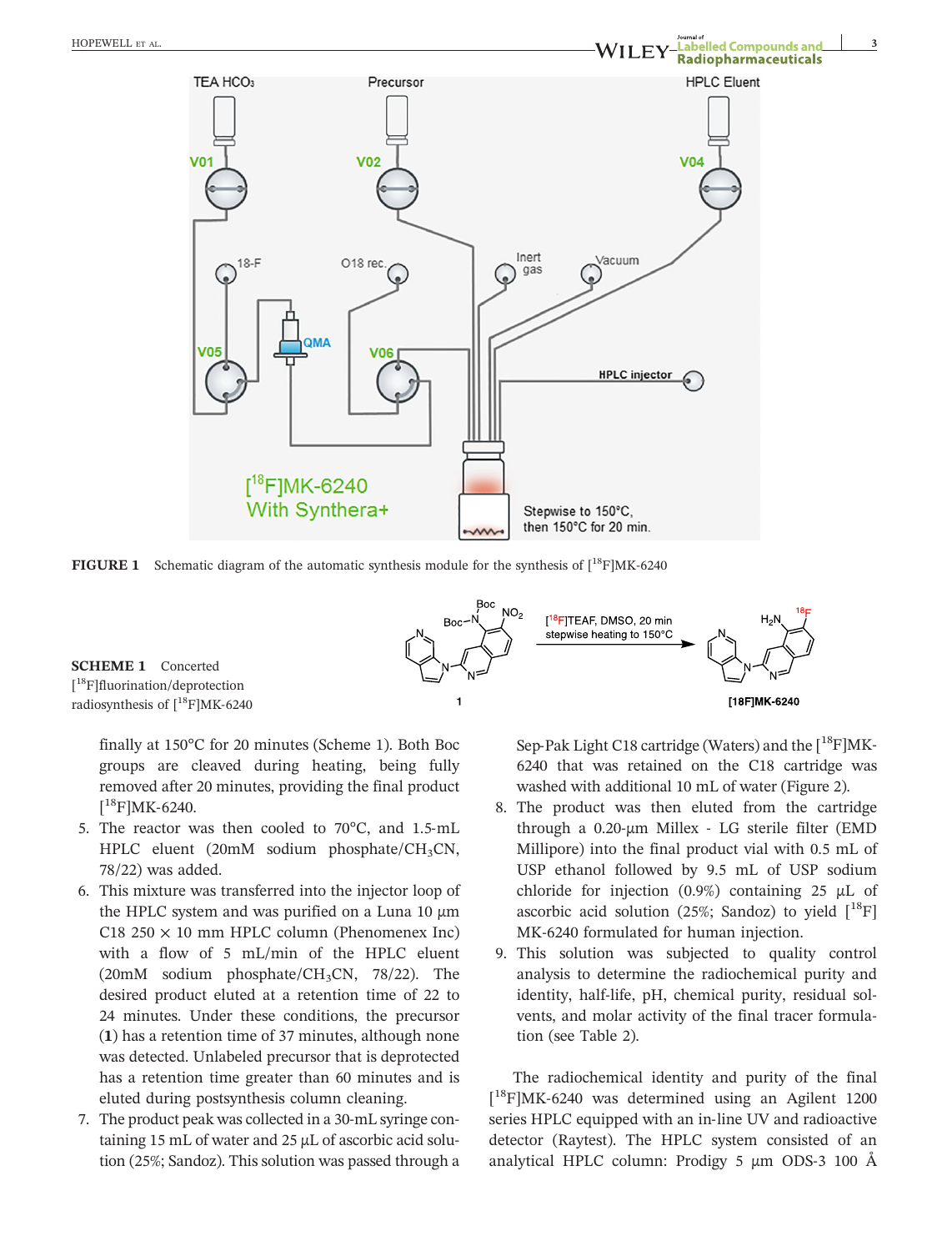

and aspirated by the syringe driver (Scintomics) at a rate of 100 mL/min. B, The upper stopcock was rotated so that the syringe driver dispenses the solution through the C18 cartridge to waste at a rate of 25 mL/min. C, A syringe containing 10 mL of water for injection was connected to the side arm of the upper stopcock using sterile extension tubing (B. Braun) and the upper stopcock was rotated back so that the C18 cartridge was washed with this syringe outside of the hotcell in order to reduce exposure to the operator. D, The lower stopcock was rotated towards the product vial, and 0.5 mL of EtOH was forced by syringe through the extension tubing, eluting the [<sup>18</sup>F]MK-6240 through the sterile filter into the product vial; 9.5 mL of USP sodium chloride solution for injection (0.9%) containing 25 μL of ascorbic acid solution (25%, Sandoz) was then forced by syringe through the extension tubing and sterile filter, yielding the final formulated product



Retention time (min)<br>FIGURE 3 HPLC radio (red line) and UV (blue line) QC analysis of formulated [<sup>18</sup>F]MK-6240 (0.6-min calibrated delay between<br>detector and radioactivity detector). The radioactive [<sup>18</sup>F]MK-6240 peak (R **FIGURE 3** HPLC radio (red line) and UV (blue line) QC analysis of formulated  $[^{18}F]MK-6240$  (0.6-min calibrated delay detector and radioactivity detector). The radioactive  $[^{18}F]MK-6240$  peak (RT = 8.86 min) correspond

**TABLE 1** Labeling yields using thermal deprotection at 150°C for 20 minutes

| <b>Phase Transfer Catalyst/Base System</b>             | Quantity               | % Isolated Yield<br><b>Decay Corrected</b> | % Isolated Yield<br><b>End of Synthesis</b> |
|--------------------------------------------------------|------------------------|--------------------------------------------|---------------------------------------------|
| $K_{222}/K_2CO_3$                                      | $10 \text{ mg}/0.125M$ | 0.9                                        | 0.5                                         |
| $(CH_3CH_2CH_2CH_2)$ <sub>4</sub> N(HCO <sub>3</sub> ) | 0.075M                 | 1.9                                        | 1.0                                         |
| $(CH_3CH_2)_4N(HCO_3)$                                 | 0.075M                 | $9.8 \pm 1.8$ (n = 3)                      | $5.2 \pm 1.0$ (n = 3)                       |

column  $250 \times 4.6$  mm (Phenomenex Inc), HPLC solvent: 40% acetonitrile, 60% aqueous 20mM sodium phosphate buffer, UV detector: wavelength 254 nm, and a flow rate column 250 × 4.6 mm (Phenomenex Inc), HPLC solvent:<br>40% acetonitrile, 60% aqueous 20mM sodium phosphate<br>buffer, UV detector: wavelength 254 nm, and a flow rate<br>of 0.7 mL/min. The retention time of  $[^{18}F]MK-6240$  was 40% accommine, 60% aqueous 20mm soutum phosphate<br>buffer, UV detector: wavelength 254 nm, and a flow rate<br>of 0.7 mL/min. The retention time of  $[^{18}F]MK-6240$  was<br>between 8.0 to 9.5 minutes (Figure 3). A Perkin-Elmer GC 480 was used to determine the residual solvent content in the final product solution.

# **3** | **RESULTS AND DISCUSSION**

The previously described methods of the synthesis of 5 | **KESULIS AND DISCUSSIUN**<br>The previously described methods of the synthesis of<br>[<sup>18</sup>F]MK-6240 have used potassium carbonate with kryptofix to form  $[^{18}\text{F}]$  fluoride  $(K[^{18}\text{F}]/K_{222})$  for  $^{18}\text{F}$ incorporation followed by acid deprotection. Walji et al reported using microwave heating, which is not a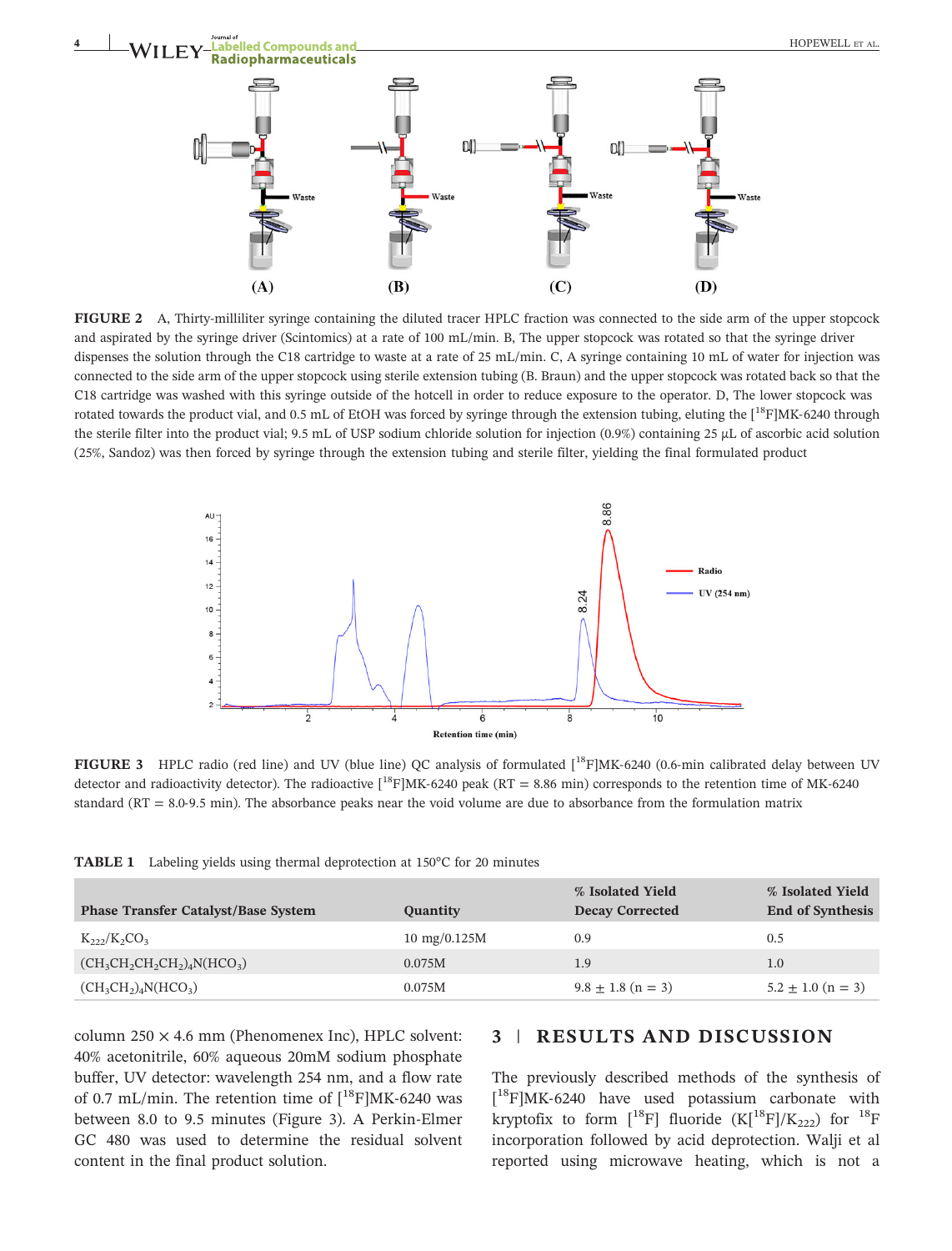**TABLE 2** Quality control acceptance criteria for [18F]MK‐<sup>6240</sup>

| <b>TABLE 2</b> Quality control acceptance criteria for $\binom{18}{1}MK-6240$ |                                                                                 |                                                             |  |  |
|-------------------------------------------------------------------------------|---------------------------------------------------------------------------------|-------------------------------------------------------------|--|--|
| <b>Test</b>                                                                   | <b>Acceptance Criteria</b>                                                      | $\left[ {}^{18}F \right]$ MK-6240 (n = 3)                   |  |  |
| Radiochemical yield                                                           | Report result at the end of synthesis                                           | $DC = 9.8\% \pm 1.8\%$<br>$EOS = 5.2\% \pm 1.0\%$           |  |  |
| Product description                                                           | Clear, colorless, or slightly yellow solution.<br>No foreign particulate matter | Pass                                                        |  |  |
| Radionuclidic identity                                                        | Half-life $= 105 - 115$ min                                                     | $110.1 \pm 1$ min                                           |  |  |
| Radiochemical purity                                                          | >95%                                                                            | $99.1\% \pm 0.3\%$                                          |  |  |
| Radiochemical identity                                                        | Retention time $= 8-9.5$ min                                                    | $8.6 \pm 0.4$ min                                           |  |  |
| pH                                                                            | pH 4.5-7.5                                                                      | 6.5                                                         |  |  |
| Chemical purity                                                               | TEA $\leq 100 \mu g/mL$                                                         | Pass                                                        |  |  |
| Residual solvents                                                             | Acetonitrile $\leq 400$ ppm<br>Ethanol $\leq 50000$ ppm<br>$DMSO \leq 5000$ ppm | Not detected<br>37 400 $\pm$ 400 ppm<br>Not detected        |  |  |
| Filter integrity test                                                         | $\geq 50$ psi                                                                   | Pass                                                        |  |  |
| Molar activity                                                                | Report result                                                                   | $912 \pm 322$ GBq/µmol<br>$(24.7 \pm 8.7 \text{ mCi/µmol})$ |  |  |
| Sterility                                                                     | No growth after 14 d                                                            | Sterile                                                     |  |  |

Abbreviations: DC, decay corrected; DMSO, dimethyl sulfoxide; EOS, end of synthesis; EU, endotoxin unit; ppm, parts per million; ppt, parts per thousand; psi, pounds per square inch; TEA, tetraethylammonium.

Bacterial endotoxins ≤17.5 EU/mL **<**5 EU/mL

standard feature on most synthesis modules.<sup>11</sup> Adapting<br>this methodology in our laboratory, we were not able to<br>produce a sufficient quantity of  $[^{18}F]MK-6240$  to scan this methodology in our laboratory, we were not able to multiple human subjects (2.6 GBq or greater). Although Collier et al reported a RCY of 7.5  $\pm$  1.9% (n = 3) with molar activity of 6.0  $\pm$  1.8 Ci/µmol,<sup>12</sup> we were not able to achieve commensurate yields at our facility using potassium cryptand  $[$ <sup>18</sup>F] fluoride with an acid deprotection step. Although [<sup>18</sup>F] incorporation was fairly for a<br>chieve commensurate yields at our facinty using<br>potassium cryptand  $[^{18}F]$  fluoride with an acid<br>deprotection step. Although  $[^{18}F]$  incorporation was fairly<br>efficient (10%-20% as monitored by r-TLC), losses fro hydrolysis and the need to neutralize the reaction to prevent HPLC column degradation considerably lowered the isolated yield of the final product. The basicity of these conditions, as well as inconsistent hydrolysis, may contribute to the inconsistency of these yields.

The radiosynthesis of  $[{}^{18}F]MK-6240$  described herein was automated using an IBA Synthera+ synthesis module, and the product was obtained in one step, simplifying the automation of the synthesis by eliminating this final deprotection step. By utilizing TEA HCO<sub>3</sub> as the  $[$ <sup>18</sup>F $]$ fluoride eluent with a less basic bicarbonate counter‐ion compared with carbonate, this methodology produced better and more consistent yields in our laboratory. Thermal deprotection of the product was achieved using  $K_{222}/$ Compared with carbonate, this methodology produced bet-<br>ter and more consistent yields in our laboratory. Thermal<br>deprotection of the product was achieved using  $K_{222}/K_2CO_3$  without acid-catalyzed hydrolysis; however, t reaction afforded an insufficient isolated yield (Table 1). As we have previously described in our syntheses of  $\binom{18}{1}$ ABIDO<sup>14</sup> and  $\binom{18}{1}$  ODIBO,<sup>15</sup> the strongly basic carbonate anion apparently facilitates the decomposition of the labeling precursor and/or the  $^{18}$ F-labeled product. Of the tetraalkylammonium cations we used with a bicarbonate counter anion, tetraethylammonium bicarbonate provided the highest yield (Table 1). Under these milder basic conditions, use of higher reaction temperatures permitted 18F‐fluorination concurrent to the removal of the bis *<sup>t</sup>*‐Boc aniline protection, further improving the isolated yield. Without the addition of acid for deprotection or acetonitrile for azeotropic drying of the  $[$ <sup>18</sup>F] fluoride, synthesis preparation for routine production is simplified, requiring less input vials for reagent additions.

## **3.1** | **Quality control and validation for human use**

The  $[18F]MK-6240$  was subjected to multiple quality control procedures as shown in Table 2 to confirm compliance with GMP specifications, which were established with guidance from the USP General Chapter <823>. After the final product sterile filtration, the final solution was examined visually to confirm it was a clear colorless liquid free of particulates. The radionuclidic purity was After the final product sterife intration, the final solution<br>was examined visually to confirm it was a clear colorless<br>liquid free of particulates. The radionuclidic purity was<br>verified by measuring the half-life with a c was examined visually to commit it was a clear coloriess<br>liquid free of particulates. The radionuclidic purity was<br>verified by measuring the half-life with a calibrated<br>Capintec CRC-15R well counter. The formulated product was sterile, free of pyrogens, and pH was determined to be we head by measuring the nan-lie with a canorated<br>Capintec CRC-15R well counter. The formulated product<br>was sterile, free of pyrogens, and pH was determined to<br>be within range (4.5-7.5) using pH strips. TEA was